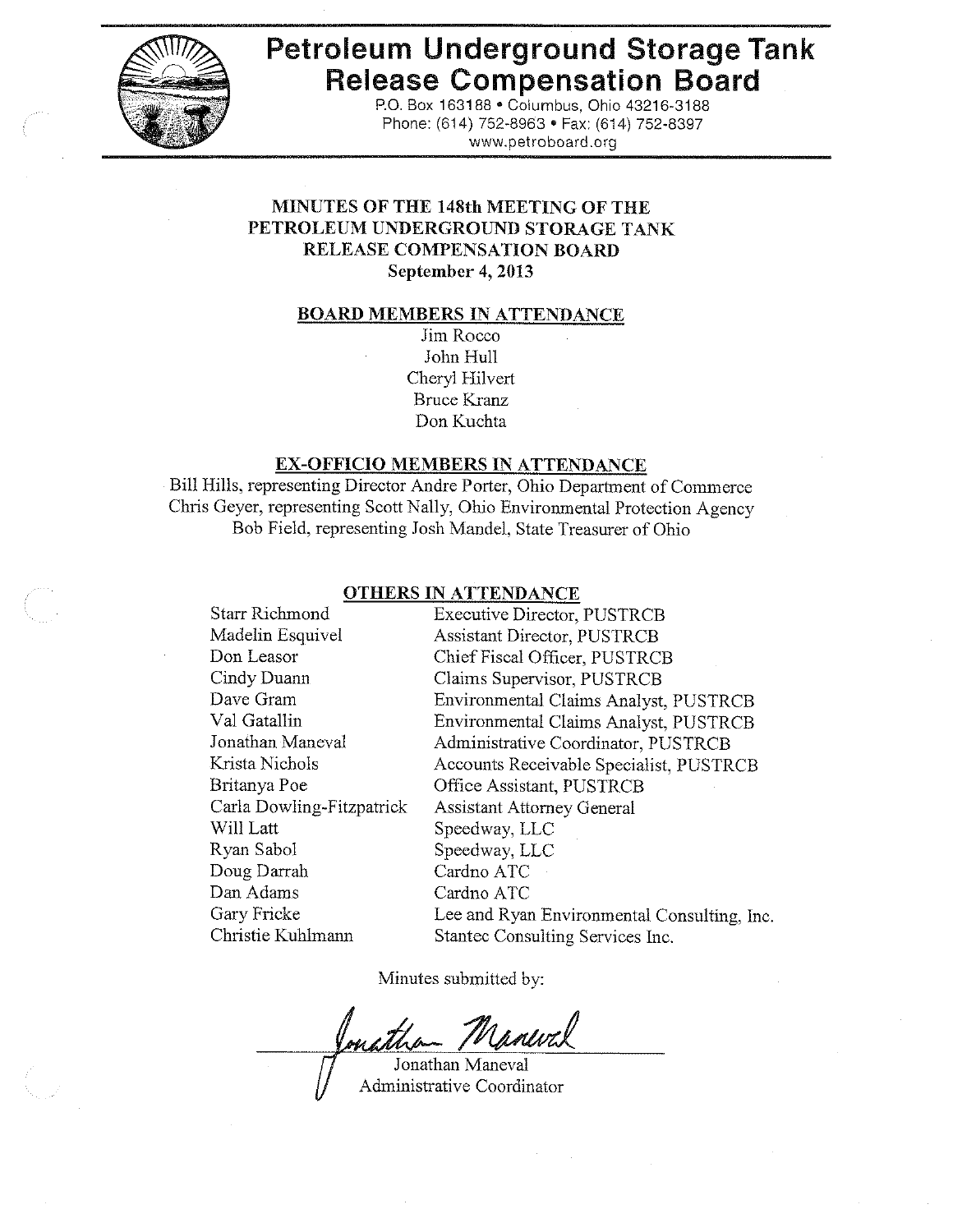# **Call to Order:**

Chairman Rocco convened the one hundred forty-eighth meeting of the Petroleum Underground Storage Tank Release Compensation Board on Wednesday, September 4, 2013. The following members were in attendance:

Jim Rocco; John Hull; Cheryl Hilvert; Bruce Kranz; Don Kuchta; Bill Hills, representing Director Andre Porter, Ohio Department of Commerce; Chris Geyer, representing Scott Nally, Ohio Environmental Protection Agency; and Bob Field, representing Josh Mandel, State Treasurer of Ohio.

Chairman Rocco introduced two recently hired Environmental Claims Analysts, Dave Gram and Val Gatallin.

# **Minutes:**

Chairman Rocco asked if there were any comments or questions regarding the minutes from the June 12, 2013 Board meeting, and there were none. Mayor Kuchta moved to approve the minutes. Vice-Chairman Hull seconded. A vote was taken and all members voted in the affirmative. The motion passed.

# **Election of Officers and Committee Member Appointments:**

Chairman Rocco entertained motions from the floor for the nomination of officers for the upcoming year. Mr. Geyer moved to re-elect both Chairman Rocco and Vice-Chairman Hull to their respective offices. Ms. Hilvert seconded.

Mayor Kuchta moved to close the nominations and Mr. Hills seconded. A vote was taken and all members voted in the affirmative. The motion carried. Chairman Rocco stated the nominations are closed.

Chairman Rocco said there is a motion on the floor to re-elect Mr. Rocco as Chairman and Mr. Hull as Vice Chairman. A vote was taken and all members voted in the affirmative. The motion passed.

# *Finance Committee*

Chairman Rocco stated the Chairman and Vice Chairman serve on the Finance Committee. Chairman Rocco asked Mr. Kranz to join the Finance Committee and he agreed. The Finance Committee members are Chairman Rocco, Vice-Chairman Hull and Mr. Kranz.

# *Rules Committee*

Chairman Rocco asked Mayor Kuchta, Mr. Geyer and Ms. Hilvert to serve on the Rules Committee and all agreed. Chairman Rocco appointed Mayor Kuchta to serve as the committee chair. The Rules Committee members are Mayor Kuchta, Mr. Geyer and Ms. Hilvert. Chairman Rocco and Vice-Chairman Hull will work on the committee in an ad hoc capacity.

# *2014 Meeting Dates*

Chairman Rocco set the following 2014 meeting dates: January 15, February 19 (tentative), March 12, June 11, September 3 and November 19. All meetings begin at 10:00 a.m.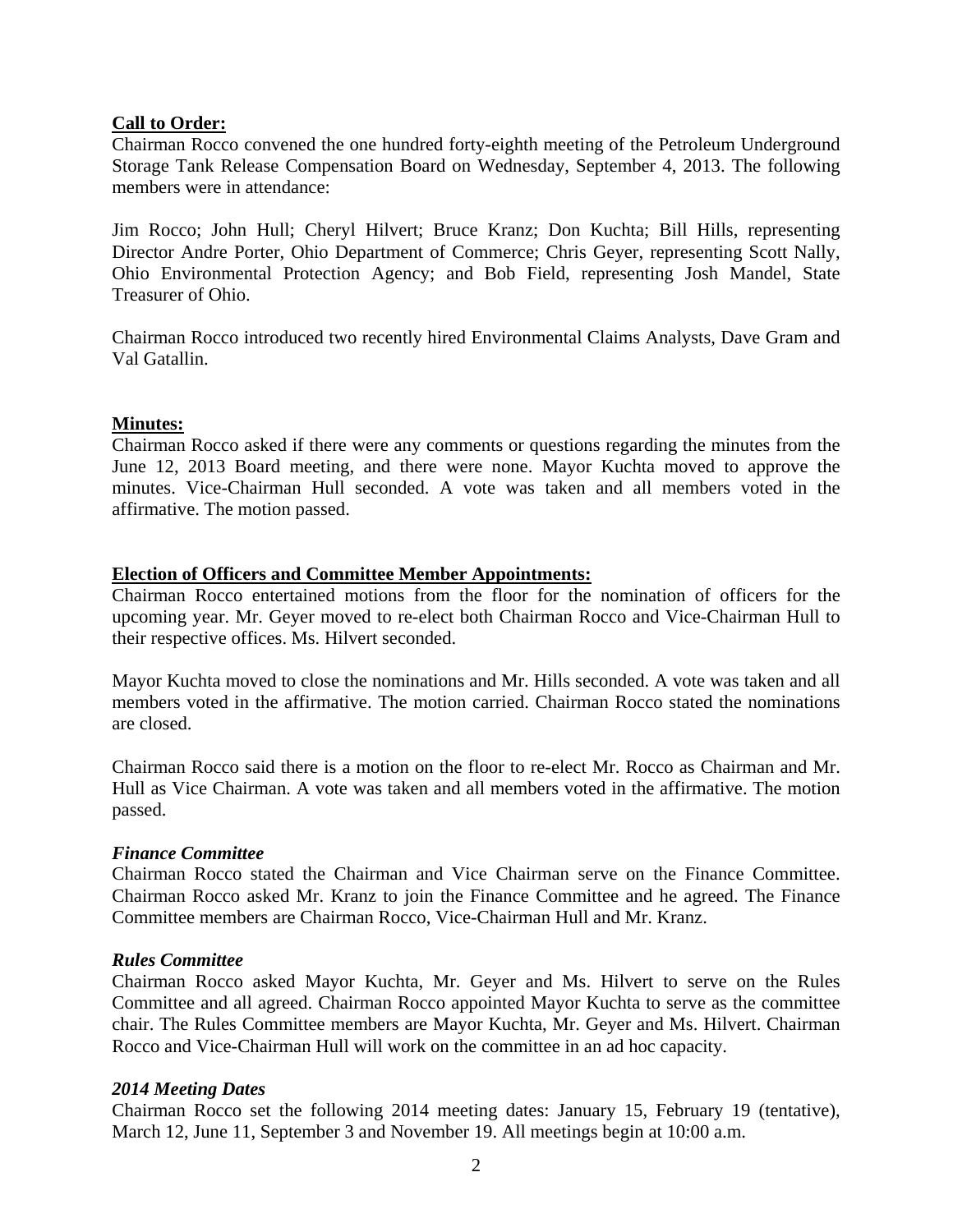# **BUSTR Report:**

Chairman Rocco called upon Bill Hills, Bureau Chief, to present the Bureau of Underground Storage Tank Regulations (BUSTR) report.

Mr. Hills reported that three vacant positions on the leaking underground storage tank (LUST) side of the program will not be filled. The positions include an Environmental Specialist 2, a file room clerk and an attorney.

Mr. Hills stated the LUST grant was cut about \$140,000 in fiscal year 2013. He said the UST grant was reduced approximately \$200,000 for fiscal year 2014.

Mr. Hills said the Revolving Loan Fund was passed as part of Ohio's state budget. This Fund will provide financing to enable political subdivisions to address the removal of abandoned underground storage tank systems. He said the rule is in draft form. He noted a meeting with interested parties is tentatively scheduled for September 30, 2013, at the State Fire Marshal's office.

Mr. Hills said BUSTR has been working closely with Ohio EPA's Division of Emergency and Remedial Response (DERR) to provide classroom and hands on training.

Mr. Hills said the State Fire Marshal was selected to host the US EPA Region 5 underground storage tank installer training in April 2014. He said BUSTR continues to partner with DERR and others to provide training to stakeholders.

Mr. Hills reported the OTTER database upgrade project has come to a conclusion. He said there is an agreement with the vendor, Ventech, to complete a list of additional items.

Mr. Hills said click scheduling is working well. Click scheduling is a GPS driven computer program that geographically schedules the inspectors to visit facilities that are located in the same geographical area. He noted that since the program is new, inspectors are performing first visit inspections rather than re-inspections.

Mr. Hills reported that for the week ending August 23, 2013, 75 inspections were performed for a total of 788 inspections for the three-year inspection cycle ending June 30, 2016. He noted that 10 to 12 inspectors performing 75 inspections in one week indicates they are performing easier inspections due to the implementation of click scheduling.

Mr. Hills stated that ten NFAs (no further actions) were issued for the week ending August 23, 2013, for a total of 573 NFAs for the grant cycle ending September 30, 2013. He noted this number is slightly behind target projections. However, he anticipates meeting the goal.

Mr. Hills stated the tank count statistics remain fairly stable. He said there are about 3,750 owners of 7,500 registered facilities and roughly 22,000 registered USTs.

Vice-Chairman Hull asked how much money is in the Revolving Loan Fund. Mr. Hills responded stating \$1.5 million is currently in the Fund and there is a commitment to add additional monies to the Fund.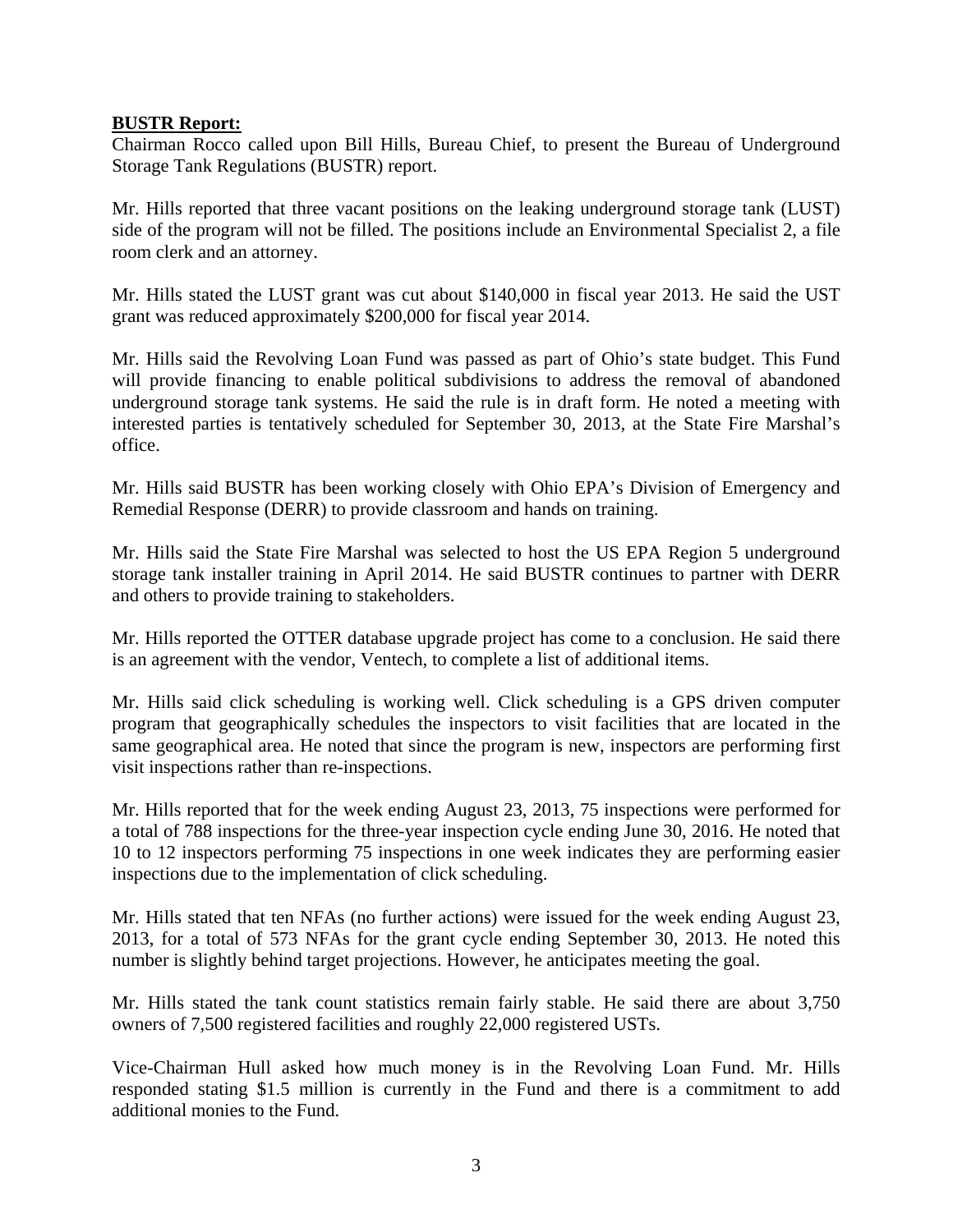# **Financial Report:**

Chairman Rocco called upon Don Leasor, Chief Fiscal Officer, to present the financial reports.

# *Audit Update*

Mr. Leasor said the auditors will begin the in-house portion of the audit in mid-September. He said the audited financial statements are due to the Auditor of State by December 31, 2013. He anticipates the audited financial statements will be presented at the November Board meeting in order to meet the December deadline.

# *May, June and July Financials*

Mr. Leasor said the May, June and July financials were emailed to each member. He asked if there were any questions or concerns regarding these reports, and there were none.

Mr. Leasor said as of September 4, 2013, the unobligated account balance is a little over \$12.8 million and the obligated account balance is about \$8.2 million. Chairman Rocco questioned whether the \$12.8 million unobligated account balance includes the \$6 million invested in US treasuries and US agency callable bonds. Mr. Leasor responded stating it did not.

Mr. Leasor said tank revenues would be discussed as part of his fee statement statistics report.

Mr. Leasor stated the interest income for July was \$9,000. He said this amount includes the interest earnings from the STAR Ohio accounts along with the interest accrued on the \$6 million invested in US treasuries and US agency callable bonds and the unrealized gain, based on the market value of the investments as of July 31, 2013. Mr. Leasor said the required method of reporting the investments at market value results in increases or decreases in interest income. If the investments are held to maturity, the Board will receive the par value of the US treasuries and US agency callable bonds. Vice-Chairman Hull requested, for presentation purposes, the report show separately the actual interest earned and the unrealized gain or loss based on the market value of the investments.

Mr. Leasor said the claims expense for July was approximately \$156,000, and to date, approximately \$766,000 had been paid for claims for fiscal year 2014.

Mr. Leasor said the operating expenses for July were approximately \$130,000. He pointed out the legal and professional expenses were (\$282) in July. He said this negative amount was due to the timing of owners' fee payments which included the payment of collection costs and the invoicing of these costs by the Attorney General's Office.

Mr. Leasor stated that as of July 31, 2013, postage expenses were approximately 56% of the amount budgeted. He said this is due to postage charges for the final quarter of fiscal year 2013 being paid in July of fiscal year 2014. He said postage expenses are higher during that time of the year due to the annual mailing of the fee assessment statements.

Mr. Leasor said all other expenses are where they should be at this time in the fiscal year.

# *Fee Statement Statistics*

Mr. Leasor said as of September 3, 2013, the per-tank fees collected were approximately \$13.3 million, which represents 95% of the billed amount. He said between July 1, 2013 and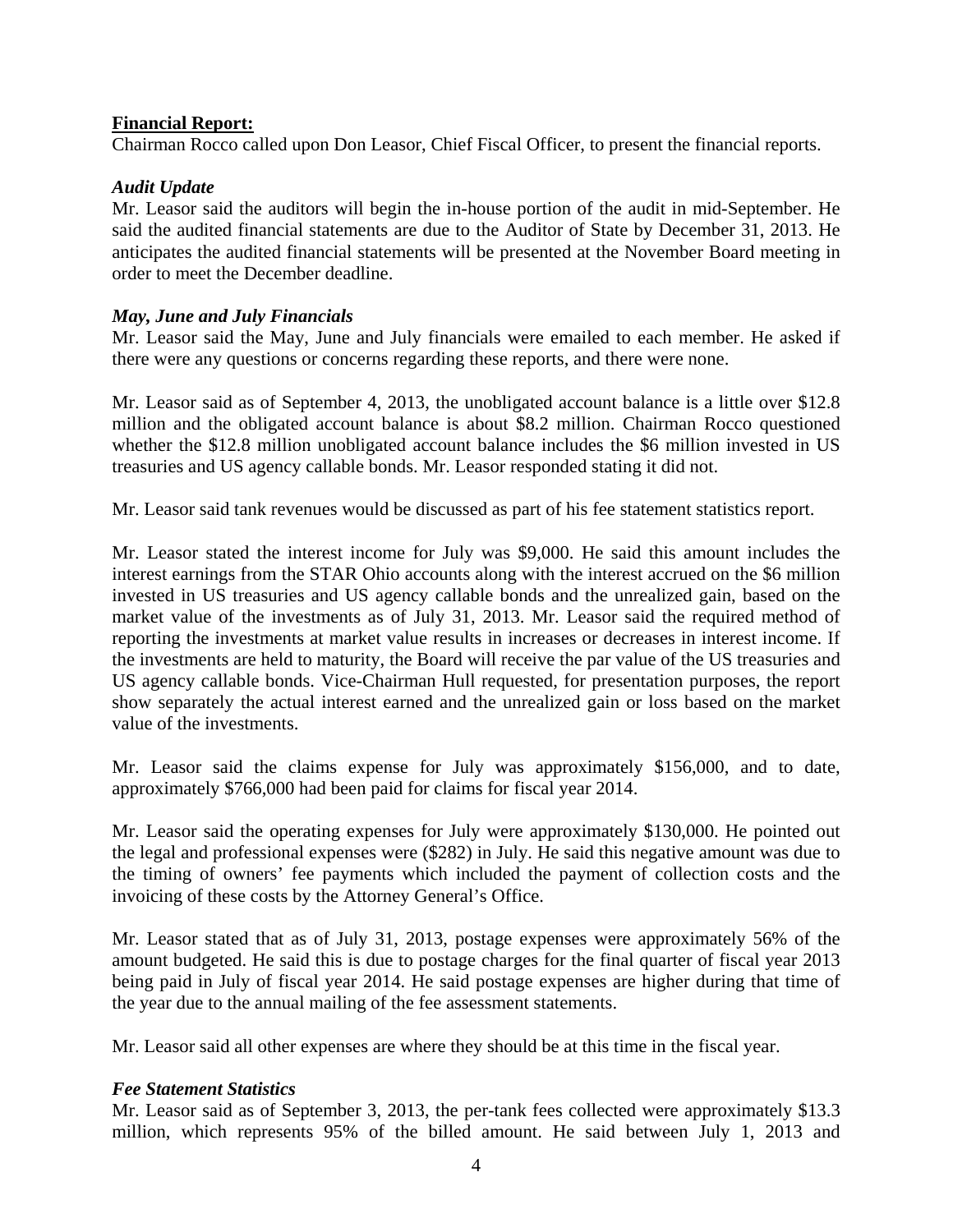September 3, 2013, approximately \$111,000 was collected for prior year fees, net of refunds of \$6,800.

Mr. Leasor said for program year 2013, fees for just under 16,100 tanks were billed at the standard deductible (\$55,000) per-tank fee and for about 5,500 tanks at the reduced deductible (\$11,000) per-tank fee. Mr. Leasor said as of September 3, 2013, the number of tanks for which fees have been paid at the standard deductible rate is a little under 14,800 and fees for 5,600 tanks have been paid at the reduced deductible rate. He said fees for a total of 20,371 tanks were paid by 3,193 owners. He said this compares to fees being paid for 20,397 tanks by 3,219 owners for the same period of time in the previous fiscal year.

Mr. Leasor said for the 2012 program year, fees have been paid for a total of 21,042 tanks by 3,330 owners.

Mr. Leasor stated the \$13.4 million collected to date represents 96% of the \$14 million budgeted for program year 2013. He said the 2013 program year's fees paid for 20,371 tanks represents 98.4% of the 20,700 tanks budgeted for the program year.

# **Compliance/Fee Assessment Report:**

Chairman Rocco called on Madelin Esquivel, Assistant Director, to present the compliance and fee assessment report.

Ms. Esquivel explained that her report would include the numbers for program years' 2012 and 2013. She said the numbers reported for program year 2013 are low when compared to 2012 because the program year just started on July 1, 2013.

Ms. Esquivel reported that \$273,165 refunds were paid for the 2012 program year which ended June 30, 2013. She stated as of July 31, 2013, \$5,440 refunds have been paid to 20 owners so far this program year, which began July 1, 2013. She said the amount of refunds pending totals \$1.3 million.

Ms. Esquivel stated for program year 2012, a total net amount of \$268,698 was collected by the Attorney General's Office and Special Counsel. She said as of July 31, 2013, a net total of \$22,870 was collected by the Attorney General's Office and Special Counsel for program year 2013.

Ms. Esquivel said since July 1, 2013, no accounts had been certified to the Attorney General's Office for collection. She said the next certification will occur in late September. She reported 604 accounts totaling \$1,939,685 were certified to the Attorney General's Office for collection during program year 2012. She pointed out that the amount of fees certified for collection each year has been steadily increasing.

Chairman Rocco asked whether the \$1.9 million certified to the Attorney General's Office for collection was a cumulative total. Ms. Esquivel stated it was not. Chairman Rocco recommended the report be updated to include the cumulative total of accounts certified, similar to the cumulative total shown for pending refunds.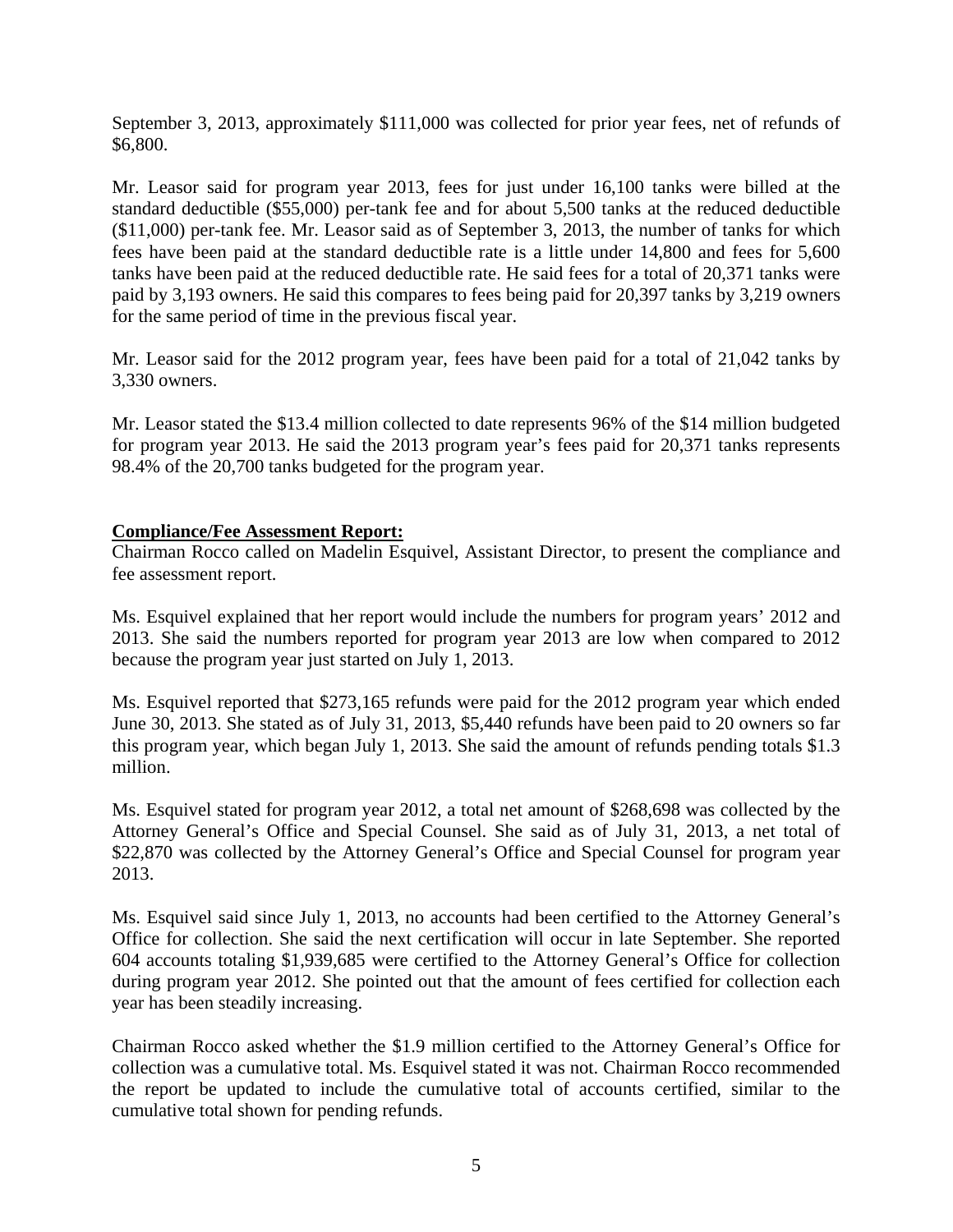Ms. Esquivel said three Orders Pursuant to Law and two Determinations to Deny a Certificate of Coverage are under appeal and are currently in review.

Ms. Esquivel said two Ability to Pay Applications are pending review. The Ability to Pay program allows former UST owners experiencing financial difficulty to apply for and receive a determination of their ability to pay delinquent fees.

Ms. Esquivel reported 3,477 Applications for Certificates of Coverage were mailed at the end of April, and as of August 23, 2013, Certificates of Coverage had been issued to 2,847 owners. She said this represents 88% of the number of certificates that were issued during program year 2012.

Ms. Esquivel said as of August 23, 2013, Pending Denials had been issued to six owners for program year 2013. She said no Determinations to Deny a Certificate of Coverage had yet been issued for program year 2013.

Ms. Esquivel stated there are 32 uncashed refund checks that total \$26,495. She said there is \$18,665 in refunds pending for 58 owners from whom more information has been requested.

# **Claims Report:**

Chairman Rocco called on Cindy Duann, Claims Supervisor, to present the claims report.

Ms. Duann reported as of August 1, 2013, the total maximum liability of in-house open claims is \$29.2 million. She said using the historical average claim payout ratio of 70% the anticipated claim liability of unpaid claims is about \$20.4 million. She stated, as of August 1, 2013, a total of 2,122 Fund eligible sites had been issued NFAs with an average cleanup cost of \$128,400 per site.

Ms. Duann said as of August 1, 2013, there are 1,763 claims pending review and 14 claim settlement determinations under appeal.

Ms. Duann reported that during the 2012 program year, 728 claim applications were received and 750 claims were either settled or closed. She said the total claim settlement offer was \$6.7 million with an average claim payout of 71.6% of the net value. She said this claim payout ratio is similar to the last two years' statistics. She noted that over 73% of the claims settled had been received from major oil companies.

Ms. Duann said in July and August an unusually high number of claims were received. She said 93 claims were received in July and 100 claims were received in August. She stated even with two new claims reviewers, they were still able to settle 62 claims in July and 58 claims in August. She said she anticipates more complex claims with higher face values will be reviewed in the upcoming months.

Ms. Duann reported for the 2012 program year, 87 eligibility applications were received, and 71 eligibility determinations were issued with an approval rate of 76%. She said this approval rate is similar to the last two years' statistics. She said of the 17 eligibility denials, eight were denied for no release from the assured tank systems or no corrective actions were required, four were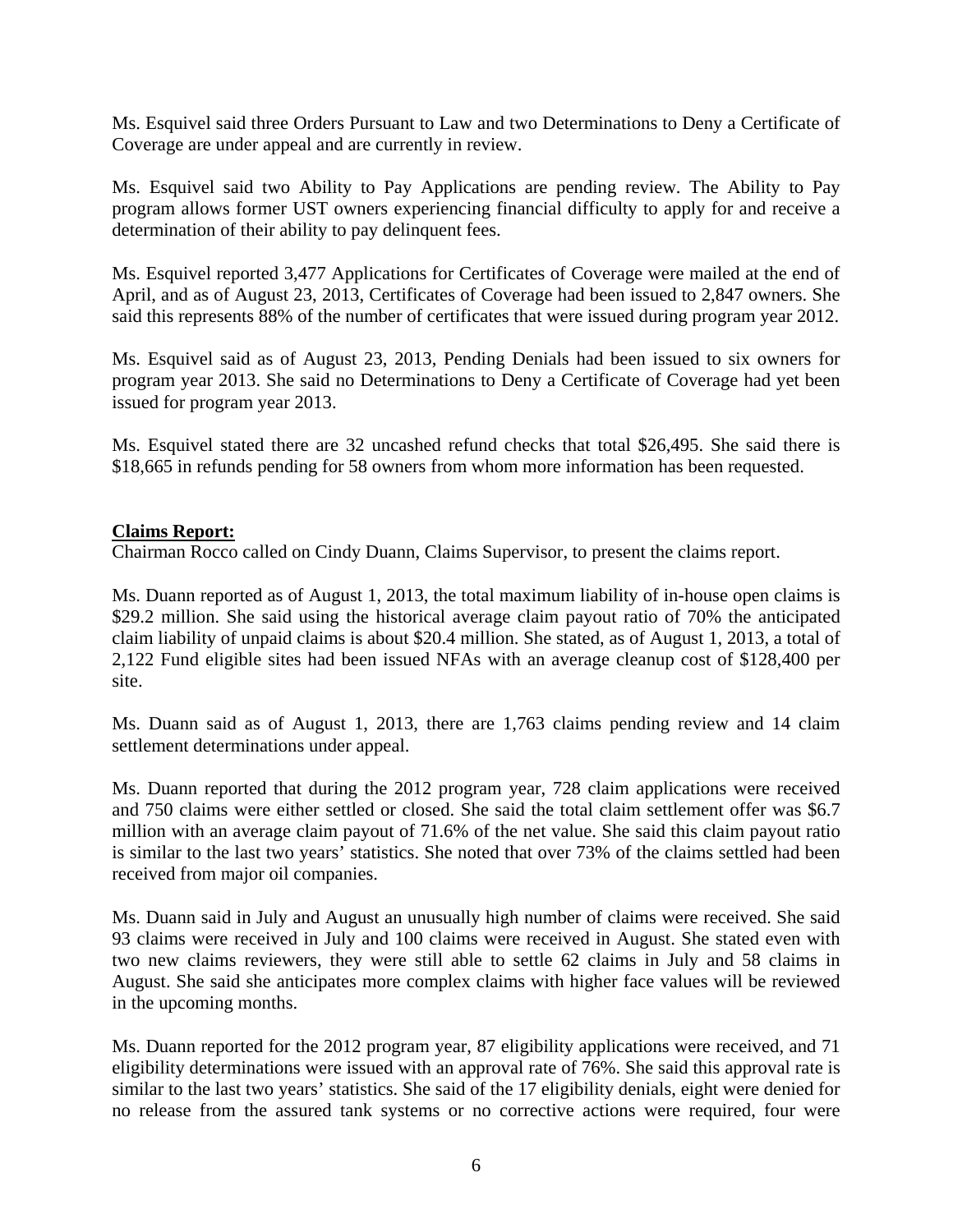denied for the tank system being out of compliance, two were denied for late filing and one was denied for no valid Certificate of Coverage.

Ms. Duann said that in July, 17 eligibility determinations were issued while only six eligibility applications were received. She noted this was a good start for program year 2013. She said as of August 1, 2013, there are 18 eligibility applications pending review.

Ms. Duann said for the 2012 program year, a total of 186 requests for cost pre-approval were received, and 234 cost pre-approval notifications were issued. She said 39 of the pre-approval notifications are related to RAPs (remedial action plans). She said currently only 49 cost preapproval requests are pending review.

# **Certificates of Coverage – Ratifications:**

Chairman Rocco called upon Starr Richmond, Executive Director, to present the lists of owners who had either been issued or denied a Certificate of Coverage for ratification by the Board.

Ms. Richmond said that behind Tabs 7 and 8 are listings of facilities that, since the June Board meeting, had been issued or denied a program year 2012 or 2013 Certificate of Coverage.

Ms. Richmond said the process used to review the fee applications and issue or deny a Certificate of Coverage includes a review for completeness to determine full payment was received; financial responsibility for the deductible has been demonstrated; and, the owner has certified with his signature that he is in compliance with the State Fire Marshal's rules for the operation and maintenance of petroleum underground storage tanks. She said if these requirements are met and if the tanks existed in previous years, a certificate for the subject tanks had been issued to the owner in at least one of the prior two years, then a Certificate of Coverage is issued.

Ms. Richmond explained that if deficiencies or compliance issues are discovered, notice is provided to the owner in accordance with the Board's rules. The owner is provided 30 days to respond to the notice with information to correct the deficiency or compliance issue. If correcting information is not received within this time, a determination denying the Certificate of Coverage is issued to the owner.

She said the Board's rules and the Revised Code make provisions for an appeal of the determination. Ms. Richmond said that throughout this process, the Board's staff works with the owner to correct the fee statement record and if necessary, refers the owner to BUSTR to correct the registration record.

Ms. Richmond requested the Board ratify her actions with respect to the issuance of the 2012 program year Certificates of Coverage for the 67 facilities included on the list behind Tab 7.

Vice-Chairman Hull moved to ratify the issuance of the 2012 Certificates of Coverage for the facilities listed. Mayor Kuchta seconded. A vote was taken and all members voted in the affirmative. The motion passed.